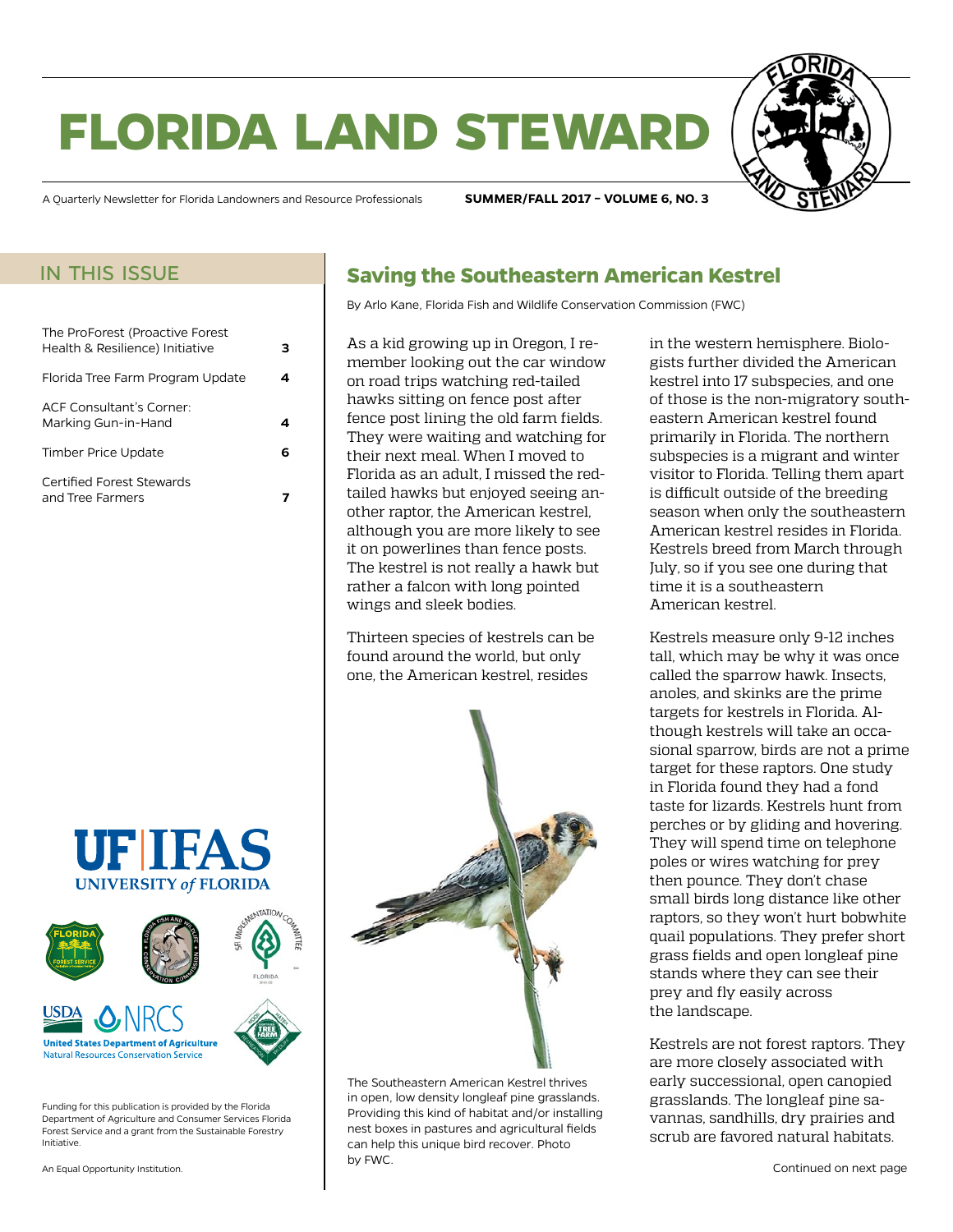Saving the Southeastern American Kestrel...continued from previous page

They are also known to use parks, golf courses, pastures and orange groves because of the open habitat structure, but it is the longleaf pinewiregrass community that is most associated with the southeastern American kestrel in Florida. Low density longleaf pine grasslands provide the best habitat for southeastern American kestrels. Densely planted longleaf stands can be thinned to enhance habitat conditions for this bird.

The southeastern American kestrel is in trouble. This subspecies has experienced the greatest declines of all North American Kestrel populations. Estimates show that this species has declined 82% to 95% in Florida over the last 50 years. Once found in seven southeastern states, it now resides mostly in Florida with a few scattered populations in South Carolina, Georgia and Alabama. Kestrels, like other birds included in the Migratory Bird Treaty Act, are federally protected. This begs the question: why are they declining? Like many, if not most species of wildlife, habitat loss is the number one cause of decline. The longleaf pine-wiregrass community has been replaced over large areas by dense pine plantations, row crops, pastures, and urban sprawl.

Restoring the open grassland dominated, low density longleaf pine savannas is critical to restoring kestrel populations in Florida. Agricultural fields and pastures could fill the early successional structure but lack the most important feature: longleaf pine snags. Kestrels are secondary cavity nesters. They need snags with cavities hollowed

out by woodpeckers, who, unlike raptors, are built for excavating cavities. Longleaf pine snags last longer than snags from other species of pine and so provide better nesting opportunities. Nest boxes on poles and trees will help in pastures, agricultural fields, and other open habitats without snags. A nest box pilot project started by the Florida Fish and Wildlife Conservation Commission in central Florida increased a local population by fivefold. You can find designs to build your own kestrel nest box online at [http://myfwc.com/wildlifehabitats/](http://myfwc.com/wildlifehabitats/profiles/birds/raptors-and-vultures/american-kestrel/) [profiles/birds/raptors-and-vultures/](http://myfwc.com/wildlifehabitats/profiles/birds/raptors-and-vultures/american-kestrel/) [american-kestrel/](http://myfwc.com/wildlifehabitats/profiles/birds/raptors-and-vultures/american-kestrel/)

The southeastern American kestrel is a state listed threatened species. As such, they and their nests are protected. The FWC and the Florida Department of Agriculture and Consumer Services recently developed agriculture and forestry Wildlife Best Management practices for state imperiled species. The kestrel is one of 16 species featured in these BMPs. The best management practices for kestrels include: leaving snags where they do not pose a safety risk, avoid felling known nest trees, and avoid prolonged heavy equipment operation (generally in excess of one day) within 490 feet of active, known, and visibly apparent kestrel nests from March through June. It is also a good idea to rake around snags before conducting prescribed burns to prevent them from burning.

How can you help restore habitat for southeastern American kestrels? You can begin by thinning pine stands to a more open, low density



Nest boxes on poles and trees will help kestrels in pastures, agricultural fields, and other open habitats without snags. Photo by FWC.

canopy, and using prescribed fire to promote grasses and herbaceous vegetation. You can also install nest boxes in pastures and agricultural fields. Cost share programs through USDA's Natural Resources Conservation Service can help offset the cost of conducting habitat restoration and installing nest boxes. Contact your Florida Fish and Wildlife Conservation Commission Landowner Assistance Program biologist or local NRCS district conservationist for more information. Find your regional FWC Biologist at [http://myfwc.com/conservation/](http://myfwc.com/conservation/special-initiatives/lap/contact-us/) [special-initiatives/lap/contact-us/.](http://myfwc.com/conservation/special-initiatives/lap/contact-us/) Find your NRCS Conservationist at [https://offices.sc.egov.usda.gov/](https://offices.sc.egov.usda.gov/locator/app) [locator/app](https://offices.sc.egov.usda.gov/locator/app)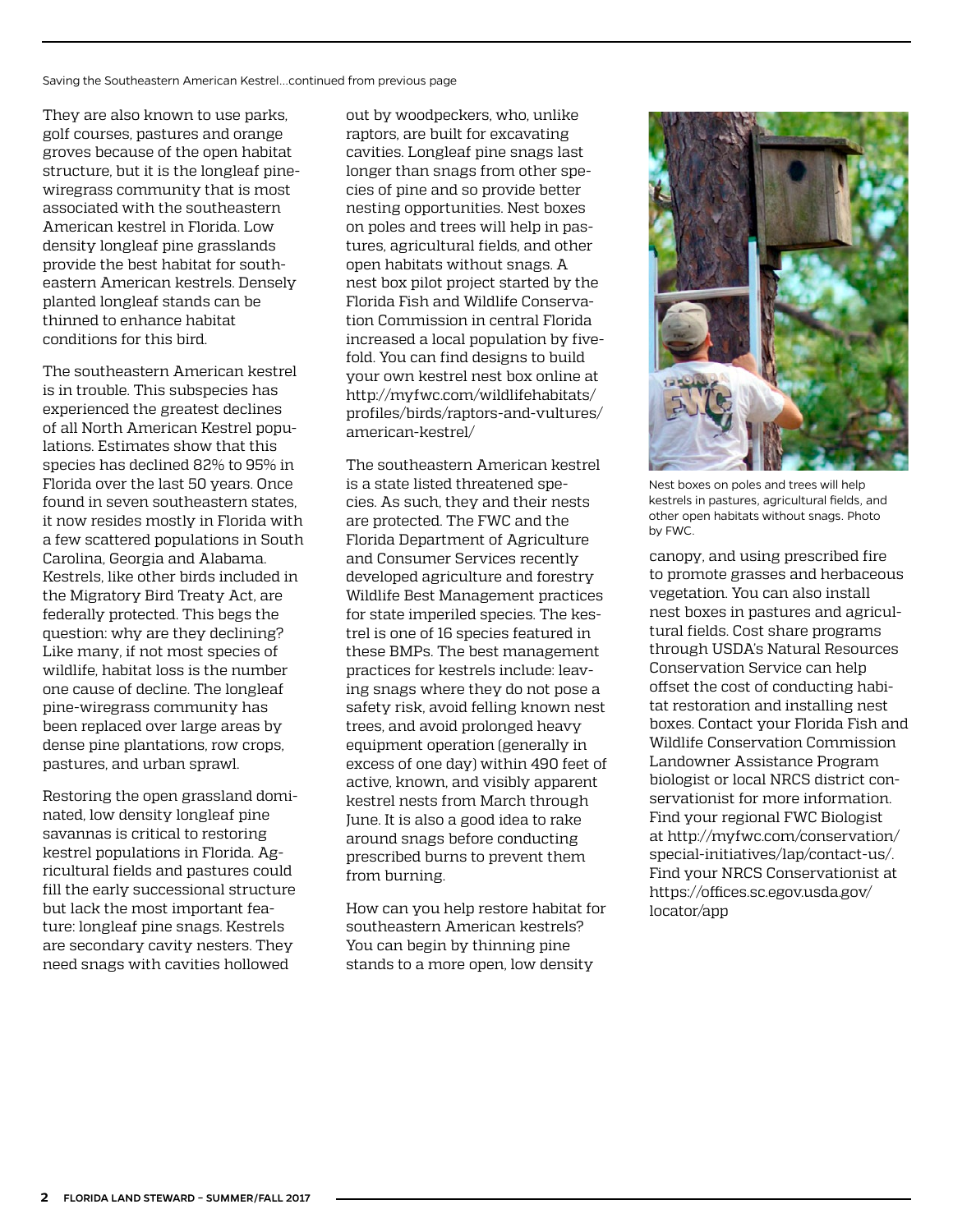### <span id="page-2-0"></span>**The ProForest (Proactive Forest Health & Resilience) Initiative**

By Paloma Carton de Grammont, University of Florida IFAS



This year the University of Florida's Institute of Food and Agricultural Sciences (UF/IFAS) partnered with multiple institutions and programs dealing with forest health to initiate ProForest (Proactive Forest Health and Resilience). The mission of Pro-Forest is to assist landowners, land managers, and other forest stakeholders in promoting the resilience of forests and managing emerging threats.

Florida's natural, planted, and urban forests are increasingly facing serious threats from multiple agents. A constant suite of new pests arrives through our numerous ports and high volume of trade flow. On average Florida receives one new pest every month, while native diseases and pests are currently on the upswing (i.e. southern pine beetle). Some of these new pests, such as the Laurel wilt disease, are decimating entire tree populations. Climate variability is an increasing concern and can pose challenges. For example, this spring more than half of the state was undergoing some degree of drought, increasing the risk of wildfires and pest outbreaks. Land use changes are also taking place at a rapid pace. It is estimated that by 2060 2.7 million acres of native habitat will be converted to other uses (Florida 2060). The combined effects of these factors pose significant challenges to landowners, land managers, as well as land management and conservation agencies and organizations.

and diseases cost landowners and city and state governments \$1.5 billion in annual damages (Dale et al. 2001). Forests are a major driver of Florida's economy. In 2003 the total value of the industry's sales was estimated at \$7.78 billion, including \$382 million in timber sales on private lands (Hodges et al. 2005). Pulp and paper products support up to 70% of the income paid to 90,000 jobs in a single year (FDACS 2010). Timberland in the state also provides essential ecosystem services such as aquifer recharge, carbon storage, wildlife habitat and many recreational opportunities for Floridians and visitors.

These emerging threats also bear significant economic and social costs. It is estimated that, nationally, forest and tree pests

Addressing threats to forests is a major challenge that requires collaborative and proactive solutions. The ProForest initiative is providing a framework for collaboration among scientists, managers, and decision-makers so that research and educational efforts across biophysical and social sciences can be integrated. Through collaborative research, ProForest aims to develop and transfer innovative solutions to support forest management decisions. This involves understanding the impacts of global change on forest ecosystems and their services, developing novel concepts and techniques to promote forest resilience, as well as prescribing and supporting proactive management of emerging pests and diseases.

Finally, through a new graduate degree in Forest Health, it aims to train new generations of forest health professionals.

To learn more about ProForest and how you can support it, visit [http://proforesthealth.org.](http://proforesthealth.org) The webpage also includes information on research and events, and provides multiple resources on forest health and pest and disease identification, which you can also follow on Facebook and Twitter @ProForestUF. Please contact Dr. Paloma Carton de Grammont, ProForest Coordinator, for any questions or comments ([palomacgl@ufl.edu](mailto:palomacgl%40ufl.edu?subject=)).

#### **References:**

Florida 2060: A Population Distribution Scenario for the State of Florida. [http://www.1000friendsofflorida.org/](http://www.1000friendsofflorida.org/PUBS/2060/Florida-2060-Report-Final.pdf) [PUBS/2060/](http://www.1000friendsofflorida.org/PUBS/2060/Florida-2060-Report-Final.pdf) [Florida-2060-Report-Final.pdf](http://www.1000friendsofflorida.org/PUBS/2060/Florida-2060-Report-Final.pdf)

Dale V., A. Joyce, S. McNulty, R. P. Neilson, M.P. Ayres, M.D. Flannigan, P.J. Hanson, L.C. Irland, A.E. Lugo, C. J. Peterson, D. Simberloff, F. J. Swanson, B. J. Stocks, and B. M. Wotton. Climate Change and Forest Disturbances: Climate change can affect forests by altering the frequency, intensity, duration, and timing of fire, drought, introduced species, insect and pathogen outbreaks, hurricanes, windstorms, ice storms, or landslides BioScience (2001) 51 (9): 723-734.

Hodges A., W. D. Mulkey, J. R. Alavalapati, and D. R. Carter. 2005. Economic Impacts of the Forest Industry in Florida, 2003. EDIS Publication. [http://edis.ifas.ufl.edu/fe538.](http://edis.ifas.ufl.edu/fe538)

FDAC, 2010. 2010 Florida's Forestry and Forest Product Industry Economic Impacts. Florida Forest Service. [http://floridaforest.org/wp-content/](http://floridaforest.org/wp-content/uploads/1-2010-Florida-Forest-Economic-Impacts-Factsheet.pdf) [uploads/1-2010-Florida-Forest-](http://floridaforest.org/wp-content/uploads/1-2010-Florida-Forest-Economic-Impacts-Factsheet.pdf)[Economic-Impacts-Factsheet.pdf](http://floridaforest.org/wp-content/uploads/1-2010-Florida-Forest-Economic-Impacts-Factsheet.pdf)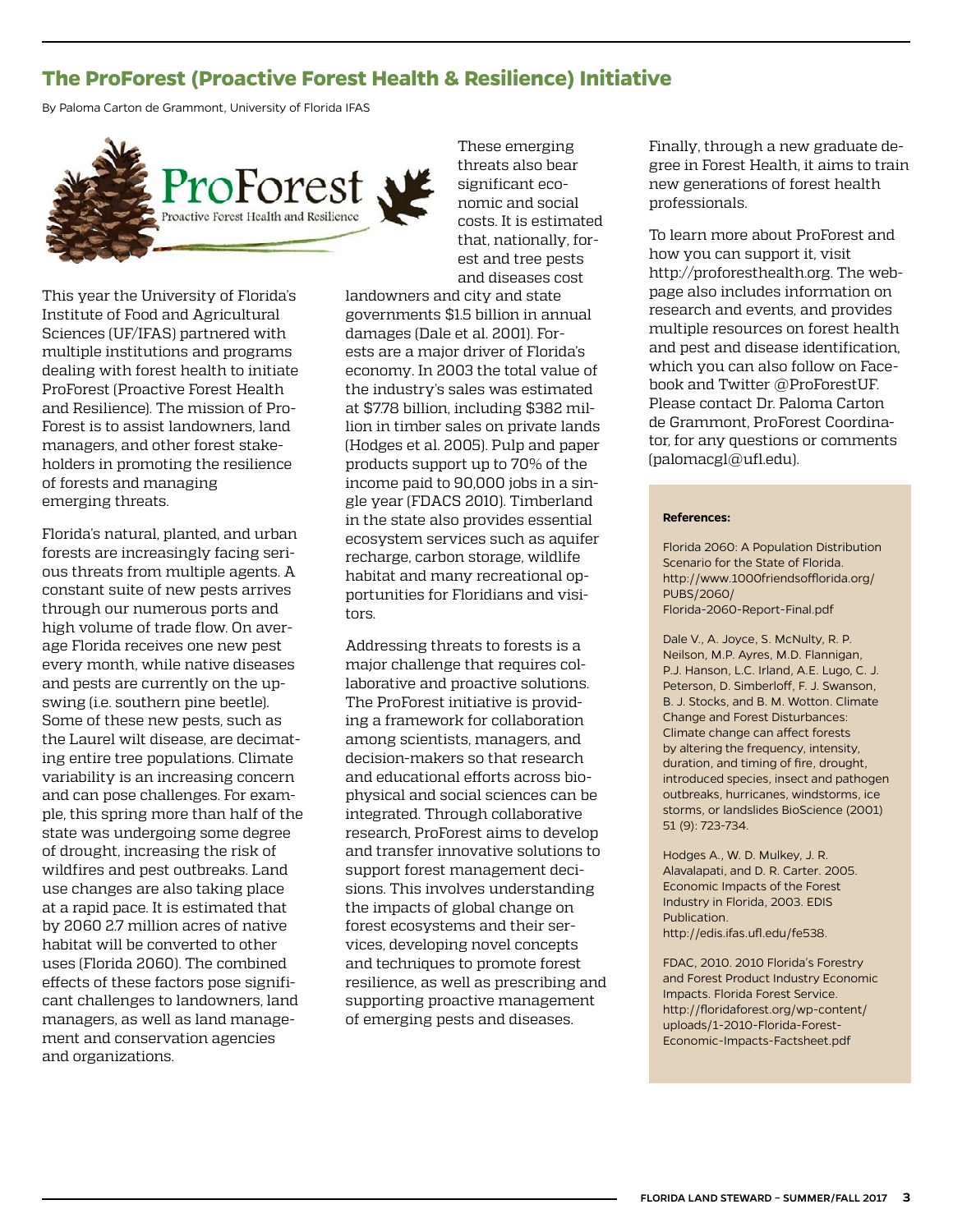### <span id="page-3-0"></span>**Florida Tree Farm Program Update**

By Greg Marshall, Florida Forest Service; Jon Gould, Florida Tree Farmer; and Chris Demers, University of Florida IFAS

Today there are 15.5 million acres of forest land in Florida. Seventy-one percent of that area is owned by private landowners and 29% is public. The economic impact of forestry is estimated to be around 14.5 million dollars and provides 74,500 jobs and over 5,000 products to consumers. The Florida Tree Farm Program plays a critical role in providing certified wood for the forest product industries in Florida and neighboring states. In order to enhance the Program's capacity to meet the demand for certified wood and assist Tree Farmers in sustainable forest management, the Florida Tree Farm Program became incorporated in 2017 as a 501c3, non-profit organization. The Program has a renewed focus on landowner engagement, education and outreach with partners, and some fundraising.

In 2015 the American Forest Foundation, the administering organization of the American Tree Farm System, initiated a "State's Voice State's Choice" initiative. This process sought to respond to the diversity of programs and interests throughout state Tree Farm programs across the country. Through this process each state Tree Farm committee engaged with stakeholders to determine if the third-party certification track is the best fit with their particular state's Tree Farm program.

After a year of discussions with Tree Farmers, partners and stakeholders in Florida, the Florida Tree Farm Committee decided to stay on the certification track. The certified pathway comes with costs and logistics for each state. In order to meet these obligations the Florida Tree Farm restructured as an incorporated, non-profit, charitable organization.

Tree Farmers likely won't notice some of the changes happening with the Program but we do want to make sure Tree Farmers and other interested landowners are informed of these developments, and that the Florida Tree Farm Program continues to demonstrate that forest landowners are practicing excellent forest stewardship. Thanks to the efforts of numerous inspecting foresters, Florida Forestry Association, Florida Forest Service, the forest industry, University of Florida IFAS Extension, and other partners, the Program includes over 1,200 certified Tree Farms comprising over 956,000 acres in Florida. For more information on the Program, or if you need your Tree Farm re-inspected, visit the Florida Tree Farm Program website at [https://www.](https://www.treefarmsystem.org/florida) [treefarmsystem.org/florida](https://www.treefarmsystem.org/florida).

#### **ACF Consultant's Corner: Marking Gun-in-Hand**

By John Holzaepfel, ACF, CF, CA, Natural Resource Planning Services, Inc.

In the last ACF column article, I left you with a quote from Aldo Leopold, so as a segue, I will begin this article with one more from a piece that he subtitled "Axe-in-Hand".

*"I have read many definitions of what is a conservationist, and written not a few myself, but I suspect that the best one is written not with a pen, but with an axe. It is a matter of what a man thinks about while chopping, or while deciding what to chop. A conservationist is one who is humbly aware that with each stroke he is writing his signature on the face of his land."* 

> ~ Aldo Leopold, *A Sand County Almanac and Sketches Here and There* (Oxford University Press, New York, 1949)

For a consulting forester, perhaps the best equivalent of the axe is the tree marking gun and paint. With it, we can impact the forested landscape for years, and in some cases, many decades to come. The actual tool is not too important in terms of choice, though different foresters tend to prefer different paint guns and tree marking paint brands for reasons of economy, durability, and personal preference.

Some foresters opt not to mark timber as it often does not make economic sense when a logger-select harvest will suffice and overall stand density targets are more important than individual tree selections. Other foresters, however,

still see marking timber as an enjoyable blend of forestry art and science, employing timber marking when advantageous to meeting landowner objectives. For the forester it comes with the added benefit of keeping one physically fit! Personally, I have always enjoyed marking timber, prefer it even to cruising timber. There certainly have been times even in the not too distant past when marking pine stands with dense understories of gallberry, lyonia, and saw palmetto tied together with grape or smilax vines, that I would doubt this sense of enjoyment when in the heat

Continued on next page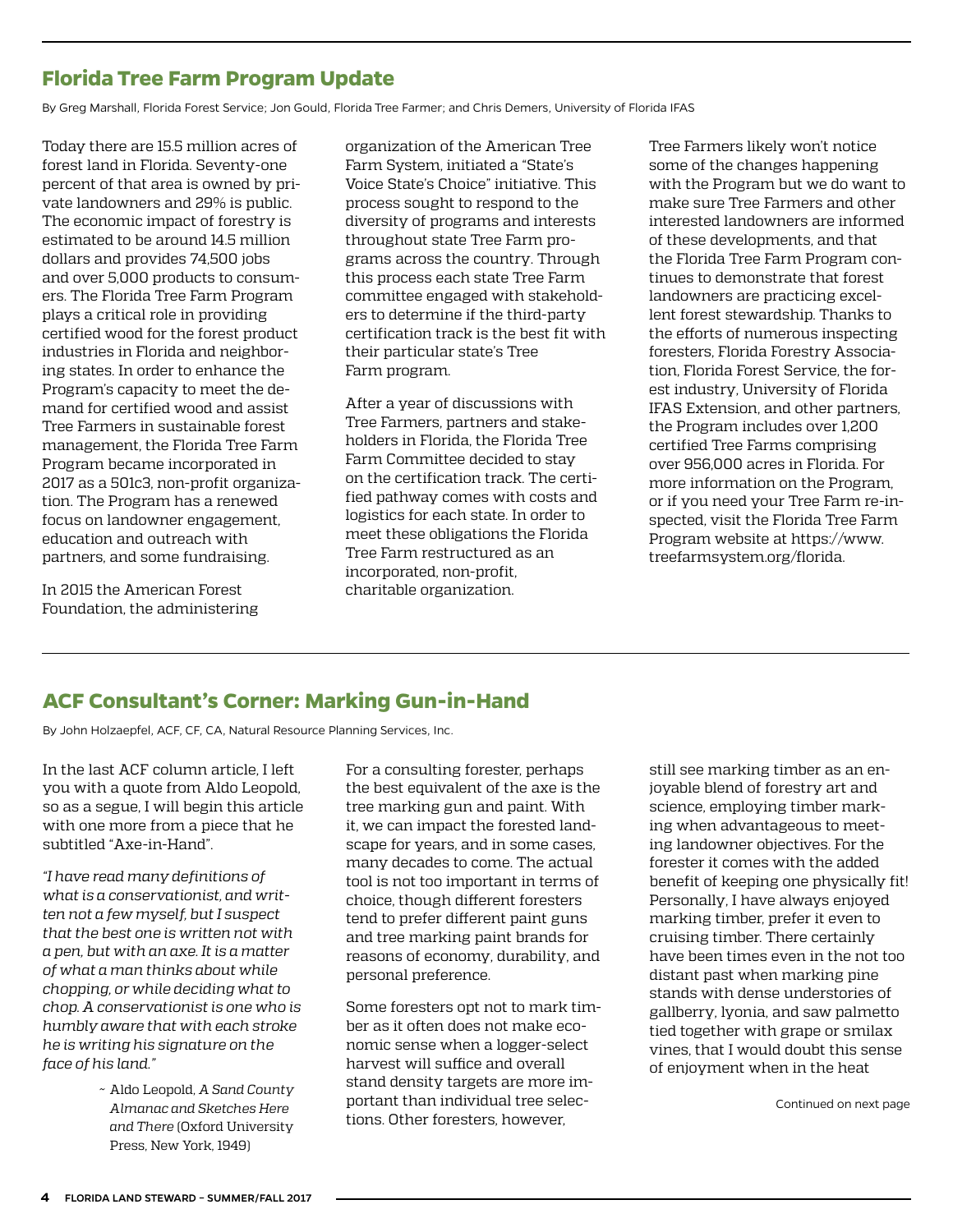ACF Consultant's Corner: Marking Gun-in-Hand...continued from previous page

of the battle. However, seeing the stand subsequently thinned and the offending understory temporarily laid flat becomes a great emotional salve and the toil is soon forgotten.

A forester must see both the individual trees and the forest stand, knowing which trees in the stand have the most potential to respond favorably to a thinning harvest and increase in value for the client, reading clues in the tree bark and crown. We must watch for tree form plus signs of disease. We must consider the species of tree and their location in respect to other trees of the same species or other species. If the harvest is intended to regenerate a new crop of timber, we consider the potential for the residual "shelterwood or seed trees" to provide seed and pass along favorable genetics – this often being particularly important in natural stands that support higher genetic diversity.

Marking timber takes time and costs money. While the economics do not often favor marking timber to optimize rate of return on the timber investment, it can make economic and/or ecological sense in select situations, and especially for forests in long rotations with diverse landowner goals. In these cases, there is no doubt that the choice of "cut and leave", whether by forester or logger, will also impact the forest aesthetics and health; not just the health of the trees, which is of paramount importance, but also the ecological health of the land.

For the management of a typical Stewardship Forest or Tree Farm, there are many questions to ask

and decisions to be made, some of them more directed at these ecological objectives. That is to say, other factors beyond economics-driven timber management can be of elevated importance to the non-industrial private landowner versus a more traditional industrial or timberland investment ownership. For example, are we seeking a monoculture of a single-aged and single species of pine to simplify forest management and maximize economic return, or might the landowner desire to elevate other factors like species richness and age diversity, and potentially encourage more frequent yet less economically significant harvests?

If we are managing for ecological goals in a forest community with southern yellow pine species like longleaf pine, are we leaving a sufficiently dense stand of pines with favorable live crown ratios to provide adequate needle drop to enhance prescribed burning, yet not too dense a stand of pines to inhibit the heat of the fire to pass through the crown layer? Is the crown coverage low enough to encourage growth of an herbaceous understory preferred by certain species of wildlife like gopher tortoise, yet still



With a marking gun and paint, a forester writes his signature on the land. Photo by John Holzaepfel.

high enough to capture a reasonable potential for timber production and keep the property well-postured for greenbelt? The choices and decisions are as varied as the biotic and abiotic stand conditions and the landowner goals.

So, should you have your timber marked or not? Unfortunately, there is no blanket statement to answer this question. But sometimes, the marking gun is still the right tool for the job when a forester writes his signature on the land!

## **Get Email Updates!**

Don't miss out on upcoming events and news! A lot happens between issues of this quarterly newsletter. Send an email to [cdemers@ufl.edu](mailto:cdemers%40ufl.edu?subject=) to be added to the stewardship listserv. Updates are sent every week or two and include the latest calendar of workshops, tours and other events, a link to the current issue of this newsletter, updates on cost-share and other assistance programs and resources, and other stewardship related information.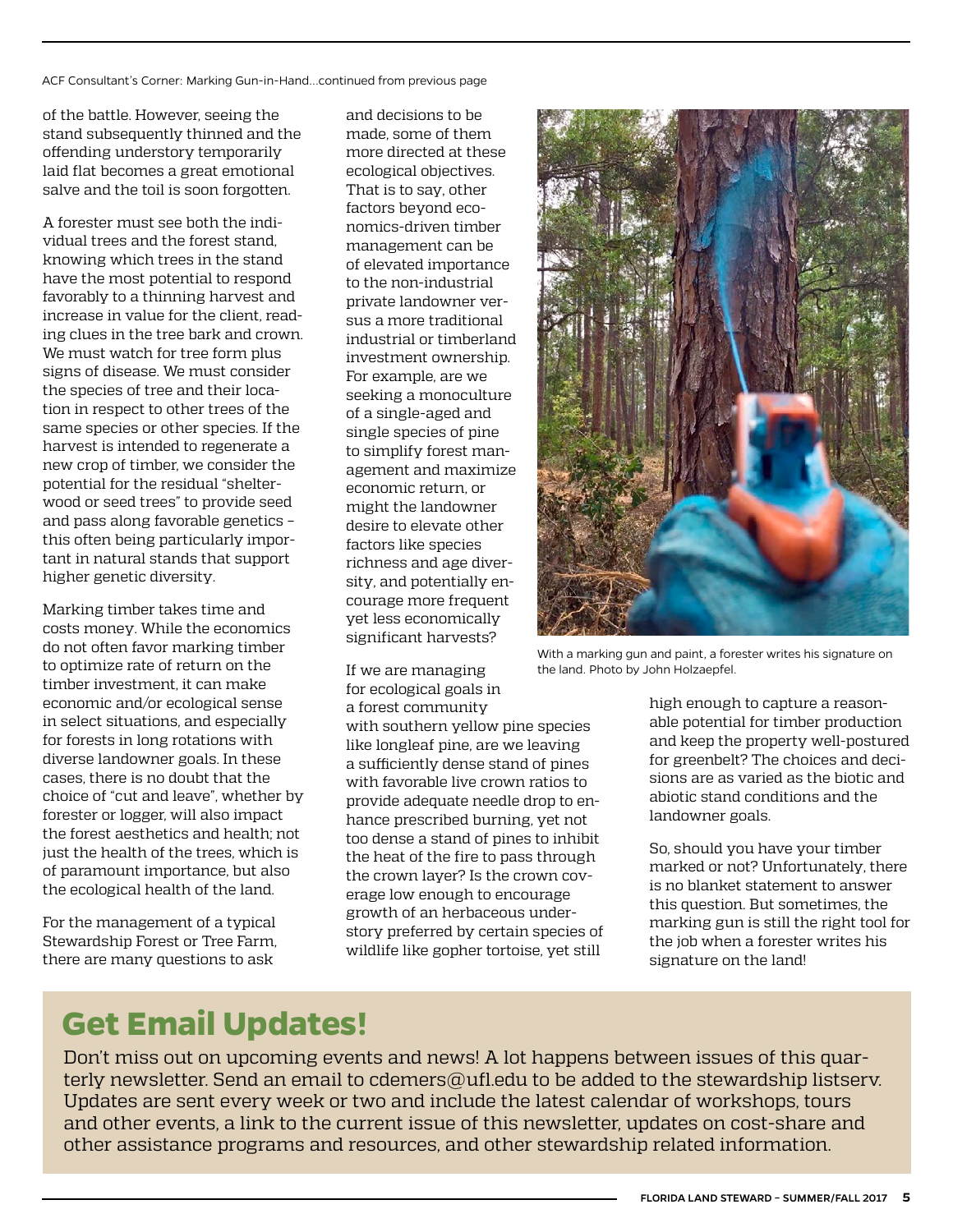# <span id="page-5-0"></span>**TIMBER PRICE UPDATE**

The timber pricing information below is useful for observing trends over time, but does not reflect current conditions at a particular location. Landowners considering a timber sale are advised to solicit the services of a consulting forester to obtain current local market conditions.

Average stumpage prices for the three major products in Florida, as reported in the **2nd Quarter 2017** Timber Mart-South report were:

#### **Florida Stumpage Prices**

**Pine pulpwood:** \$35/cord (\$13/ton), same as 1<sup>st</sup> Qtr. 2017

**Pine C-N-S:** \$58/cord (\$22/ton), same

**Pine sawtimber:** \$75/cord (\$28/ton), same

#### **Trend Report**

Second quarter average stumpage prices for the three major timber products in Florida were the same as those in the first quarter of 2017. Despite the wet weather in Florida and across much of the region, stumpage prices did not improve and were down for most products in the Southeast. This was attributed to a continued oversupply at many mills from the wide access to wood during the dry months. Market drivers remain strong. Southern pine beetle activity has increased with several infestations reported in Florida this quarter. As always, monitor your pine stands and consult your forester if you suspect a forest health issue.



Timber Mart-South is compiled and produced at the Center for Forest Business, Warnell School of Forest Resources, University of Georgia, under contract with the Frank W. Norris Foundation, a non-profit corporation serving the forest products industry.See<http://www.tmart-south.com/>for information on subscriptions.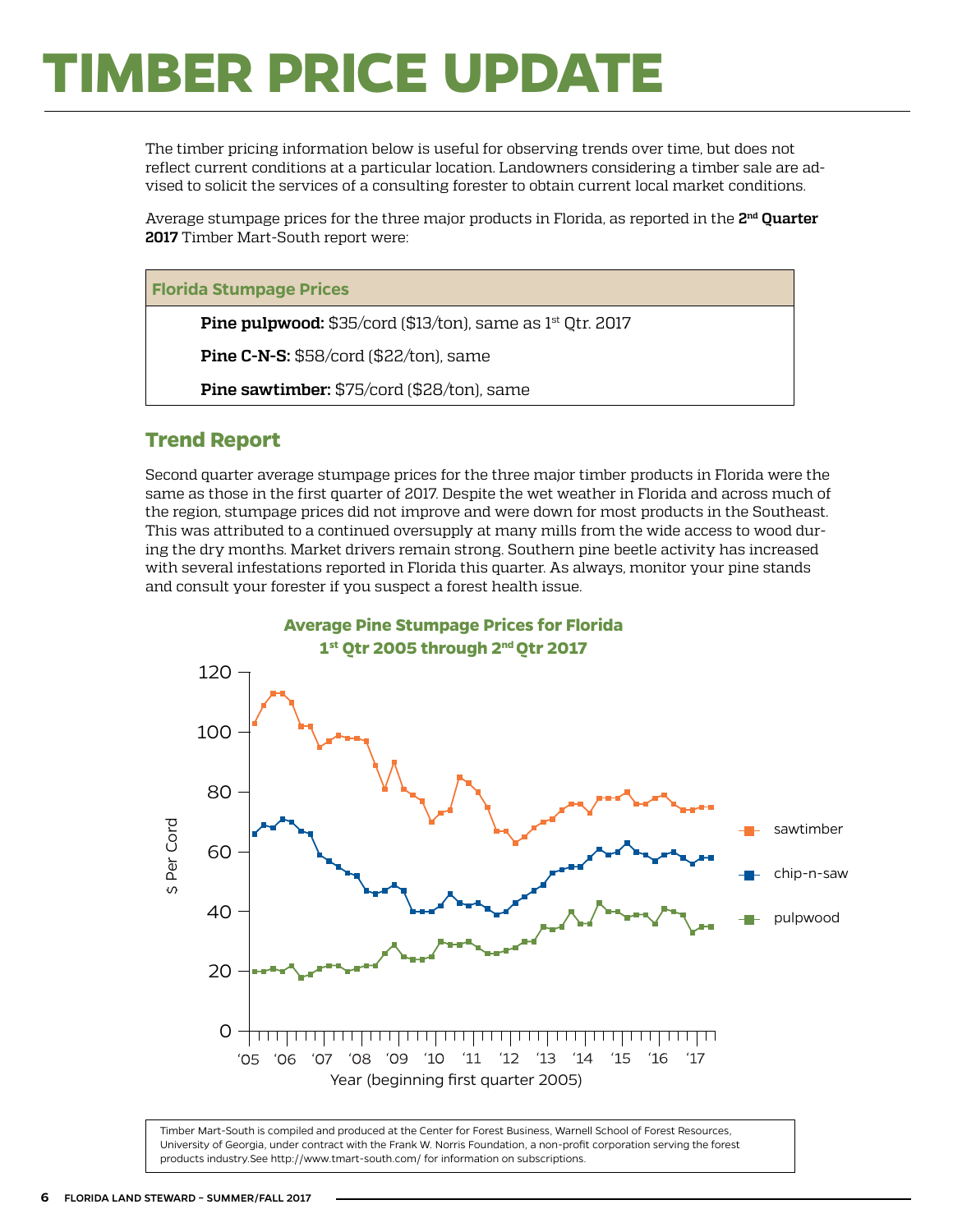## <span id="page-6-0"></span>**CONGRATULATIONS CERTIFIED FOREST STEWARDS AND TREE FARMERS**

For more information about becoming a Certified Forest Steward or Tree Farmer, contact your Florida Forest Service County Forester, consultant or learn about it at:

[http://www.](http://www.freshfromflorida.com/Divisions-Offices/Florida-Forest-Service/For-Landowners/Programs/) [freshfromflorida.com/](http://www.freshfromflorida.com/Divisions-Offices/Florida-Forest-Service/For-Landowners/Programs/) [Divisions-Offices/](http://www.freshfromflorida.com/Divisions-Offices/Florida-Forest-Service/For-Landowners/Programs/) [Florida-Forest-Service/](http://www.freshfromflorida.com/Divisions-Offices/Florida-Forest-Service/For-Landowners/Programs/) [For-Landowners/](http://www.freshfromflorida.com/Divisions-Offices/Florida-Forest-Service/For-Landowners/Programs/) [Programs/](http://www.freshfromflorida.com/Divisions-Offices/Florida-Forest-Service/For-Landowners/Programs/)

or

http://[www.](http://www.floridaforest.org) [floridaforest.org](http://www.floridaforest.org) These landowners have a current Forest Stewardship and/or Tree Farm management plan for their property and have demonstrated excellent stewardship of their land resources.



Ronald Williams (R) with Barry Stafford, Jackson County



Jeff Moore, Gadsden County



Roger and Donna Champion with Dave Poletti, Jefferson County



Ed Libby (R) with Dave Holley, Nassau County